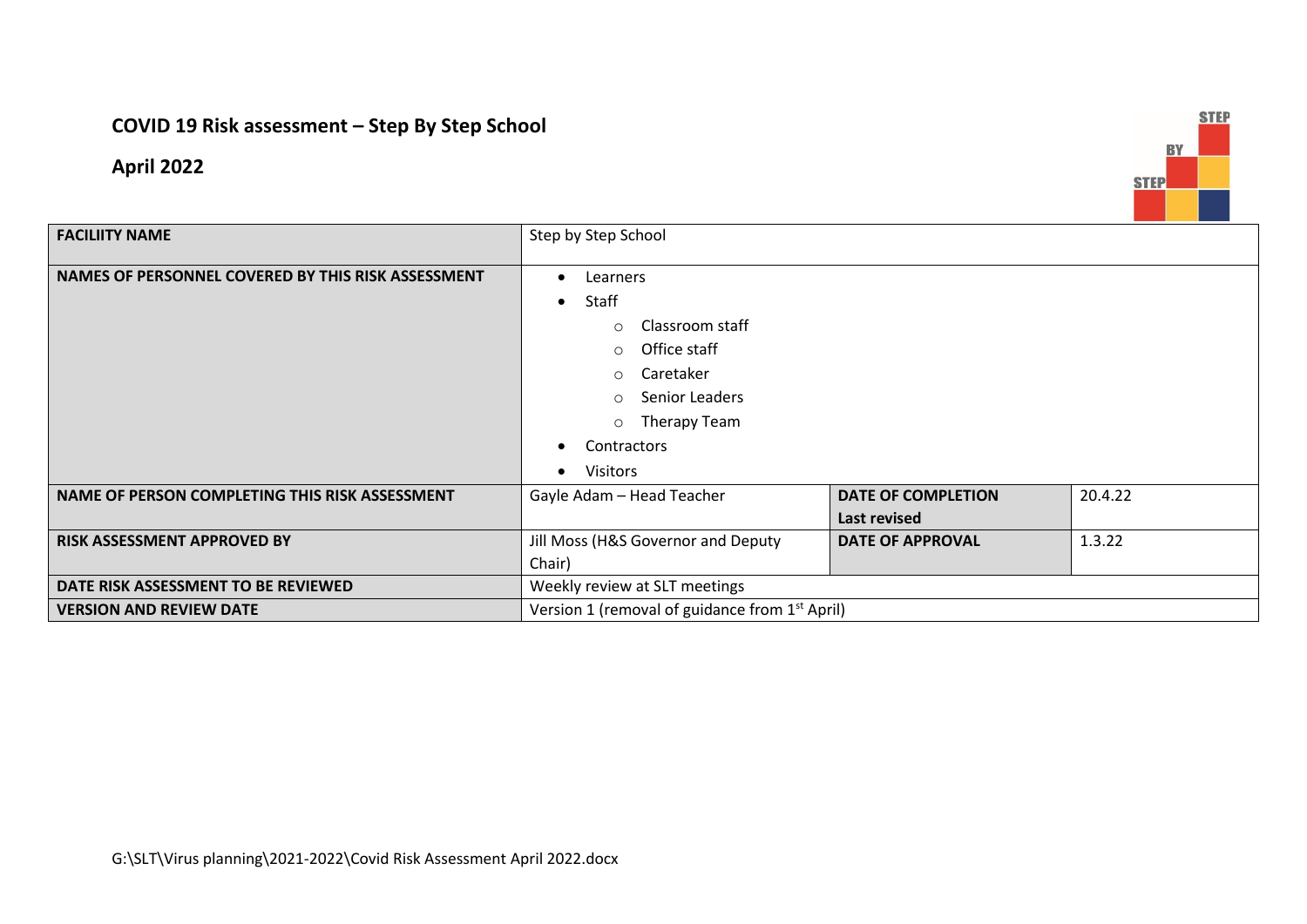## **SYSTEMS OF CONTOL**

This is a set of actions Step by Step will implement. They are grouped into "prevention" and "response to any infection" and are outlined in more detail in the sections below. All prevention and response measures are guided by best practice advice and guidance contained within the following but not limited to:

- DFE
- $-HSE$
- PHE including the local service of PHE Surrey and Sussex Health Protection Team
- NHS
- Gov.uk
- NASS
- Sussex LAs

## **PREVENTION**

- 1. Awareness of and adherence to policies and procedures
- 2. Prevention: Minimise contact with individuals who are unwell with COVID-19 symptoms
- 3. Prevention: Ensure face coverings are used in recommended circumstances
- 4. Prevention: Clean hands thoroughly more often than usual
- 5. Prevention: Good respiratory hygiene
- 6. Prevention: Cleaning and disinfection
- 7. Prevention: Minimise contact
- 8. [Prevention: Keep occupied spaces well ventilated](#page-5-0)

## **RESPONSE TO INFECTION**

- 9. In specific circumstances: Wear PPE where necessary
- 10. [In specific circumstances: Promote and engage in asymptomatic testing, where available](#page-6-0)
- 11. Response to infection: Managing confirmed COVID-19 cases
- 12. Response to infection and outbreak plan: Contain any outbreaks
- 13. Attendance
- 14. Workforce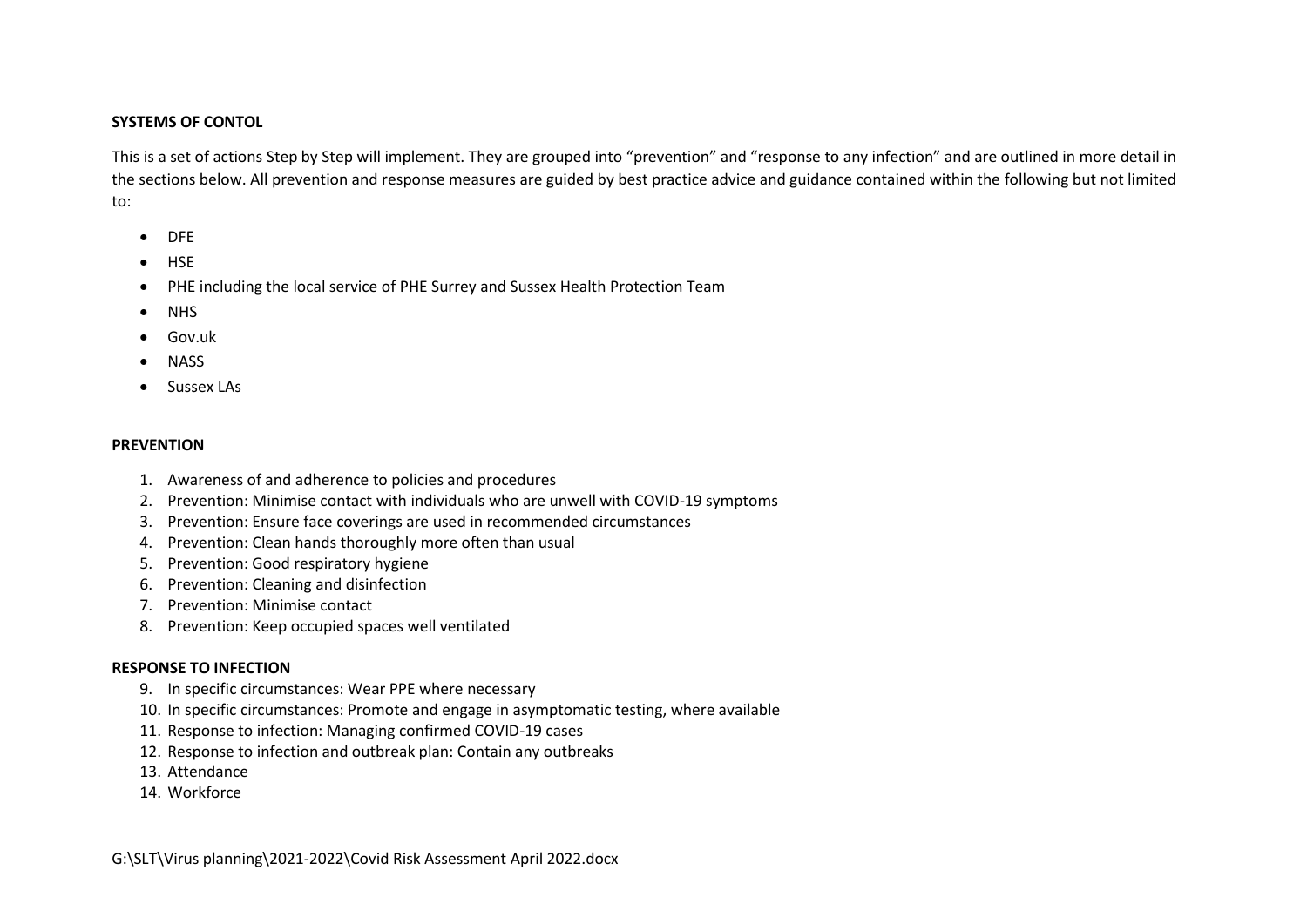15. Emergencies

16. [Managing Transport](#page-7-0)

| What are the hazards?        |                                                            | Potential for spread of COVID-19 between persons at Step by Step showing symptoms of             |
|------------------------------|------------------------------------------------------------|--------------------------------------------------------------------------------------------------|
|                              | coronavirus or those who are confirmed to have coronavirus |                                                                                                  |
| Who might be harmed and how? |                                                            | Staff, learners, contractors and visitors may catch COVID-19 via direct or indirect contact with |
|                              |                                                            | carriers whilst on site                                                                          |
|                              |                                                            | Potential for spread to other staff / learners / family members / persons                        |

| <b>CONTROL MEASURE</b>                                                                                                                                         | <b>ACTIONED BY</b> | <b>COMPLETED</b>      |
|----------------------------------------------------------------------------------------------------------------------------------------------------------------|--------------------|-----------------------|
| Awareness and Compliance with national and organisation guidance                                                                                               |                    |                       |
| Weekly SLT meeting where all guidelines and policies Covid related are<br>$\bullet$<br>reviewed and referenced as necessary                                    | <b>SLT</b>         | In place and on going |
| Health and Safety Policy was updated in light of the COVID-19 advice<br>$\bullet$                                                                              |                    |                       |
| The relevant staff receive any necessary training that helps minimise the<br>$\bullet$<br>spread of infection, e.g. infection control training.                |                    |                       |
| Step by Step keeps up-to-date with advice issued by, but not limited to, the<br>$\bullet$<br>following:<br>DfE; NHS; Department of Health and Social Care; PHE |                    |                       |
| The school has a COVID-19 School Outbreak Management Plan<br>$\bullet$                                                                                         |                    |                       |
| Step by Step encouraged all staff to get their Covid vaccinations and<br>$\bullet$<br>boosters                                                                 |                    |                       |
| COVID-19 vaccinations were available for pupils aged 12 to 15-year olds in<br>$\bullet$                                                                        |                    |                       |
| November and March to those parents/pupils who wanted to take these up                                                                                         |                    |                       |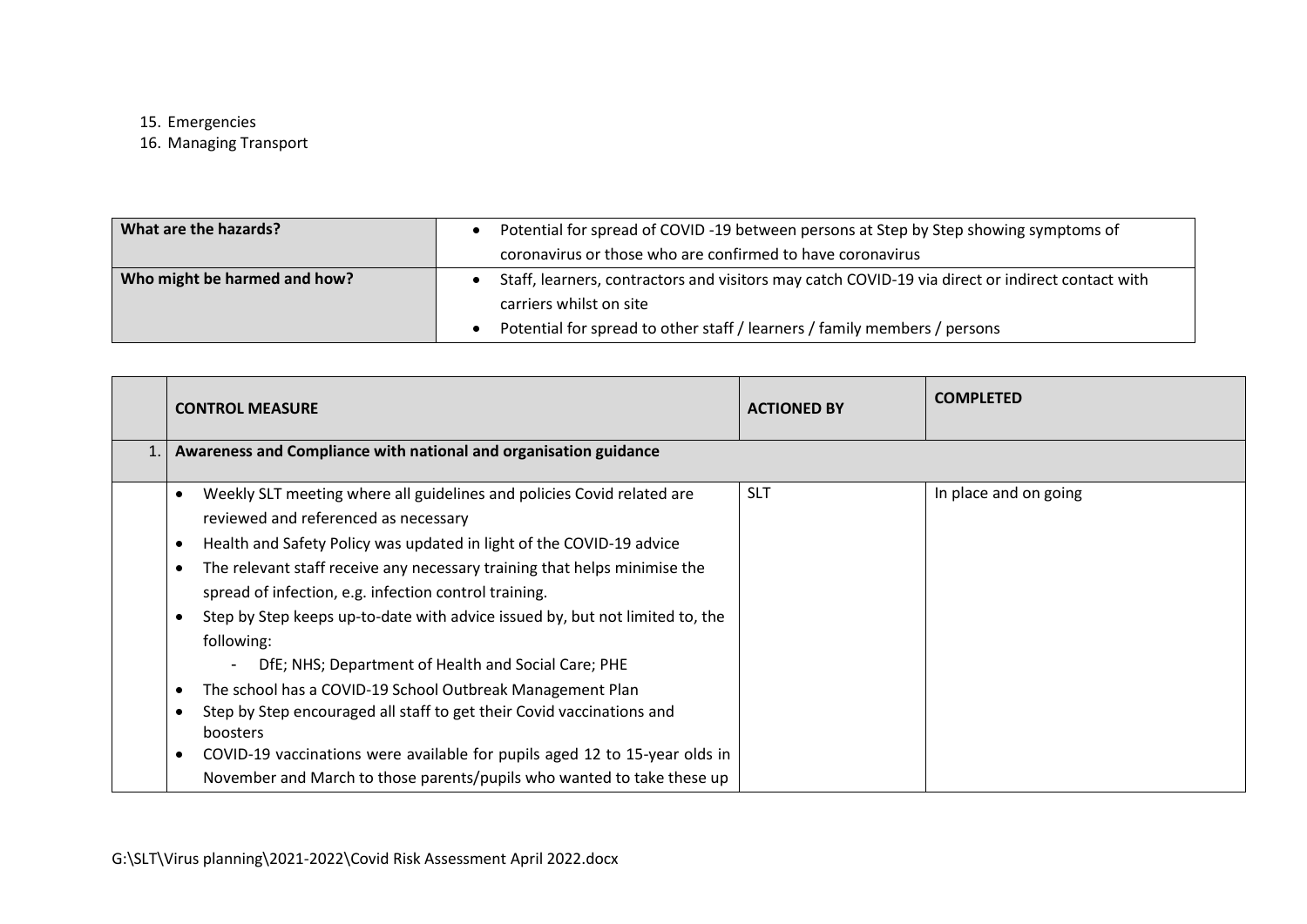| 2. | Prevention - Minimise contact with individuals who are unwell with COVID-19 symptoms                                                                                                                                                                                                                                                                                                                                                                                                                                                                                                                                                                                                                                                                                                                                                                                                                                                                                                                                                            |                                    |                       |  |  |  |
|----|-------------------------------------------------------------------------------------------------------------------------------------------------------------------------------------------------------------------------------------------------------------------------------------------------------------------------------------------------------------------------------------------------------------------------------------------------------------------------------------------------------------------------------------------------------------------------------------------------------------------------------------------------------------------------------------------------------------------------------------------------------------------------------------------------------------------------------------------------------------------------------------------------------------------------------------------------------------------------------------------------------------------------------------------------|------------------------------------|-----------------------|--|--|--|
|    | When an individual develops COVID-19 symptoms or has a positive test<br>If a pupil / learner or staff member develops COVID-19 symptoms or has a<br>positive test they will follow public health advice on when to self-isolate<br>and what to do. They should not come into school if they have symptoms<br>or have had a positive test result<br>If a pupil is displaying symptoms, families will be contacted and ask that the<br>pupil is collected. (This is the same process for any situation where a pupil<br>is presenting unwell at school) Contact with other people should be<br>minimalised whilst awaiting collection in an area with good ventilation.<br>Spaces will be cleaned following use.<br>Parents / carers agree that a learner with symptoms should not attend<br>$\bullet$<br>school, to avoid passing it on to others (the same with any viral infection)<br>Spillages of bodily fluids, e.g. respiratory and nasal discharges, are cleaned<br>$\bullet$<br>up immediately in line with the Infection Control Policy | CE, GA                             | In place and on going |  |  |  |
|    | 3. Prevention - Where recommended, use of face covering                                                                                                                                                                                                                                                                                                                                                                                                                                                                                                                                                                                                                                                                                                                                                                                                                                                                                                                                                                                         |                                    |                       |  |  |  |
|    | For school's - Face coverings are no longer recommended for pupils,<br>staff and visitors either in classrooms or in communal areas.<br>However, if staff wish to wear them they are available as part of the<br>school's PPE<br>Temporary additional measures in the event of an outbreak or rise in local<br>cases - Face coverings may temporarily be re-introduced in communal areas                                                                                                                                                                                                                                                                                                                                                                                                                                                                                                                                                                                                                                                        | GA/Office                          | In place and on going |  |  |  |
| 4. | and classrooms for staff and visitors, unless exempt.<br>Prevention - Clean hands thoroughly more often than usual                                                                                                                                                                                                                                                                                                                                                                                                                                                                                                                                                                                                                                                                                                                                                                                                                                                                                                                              |                                    |                       |  |  |  |
|    |                                                                                                                                                                                                                                                                                                                                                                                                                                                                                                                                                                                                                                                                                                                                                                                                                                                                                                                                                                                                                                                 |                                    |                       |  |  |  |
|    | Hand washing posters are displayed in all toilet facilities<br>$\bullet$                                                                                                                                                                                                                                                                                                                                                                                                                                                                                                                                                                                                                                                                                                                                                                                                                                                                                                                                                                        | Support<br>Assistants/Office staff | In place and on going |  |  |  |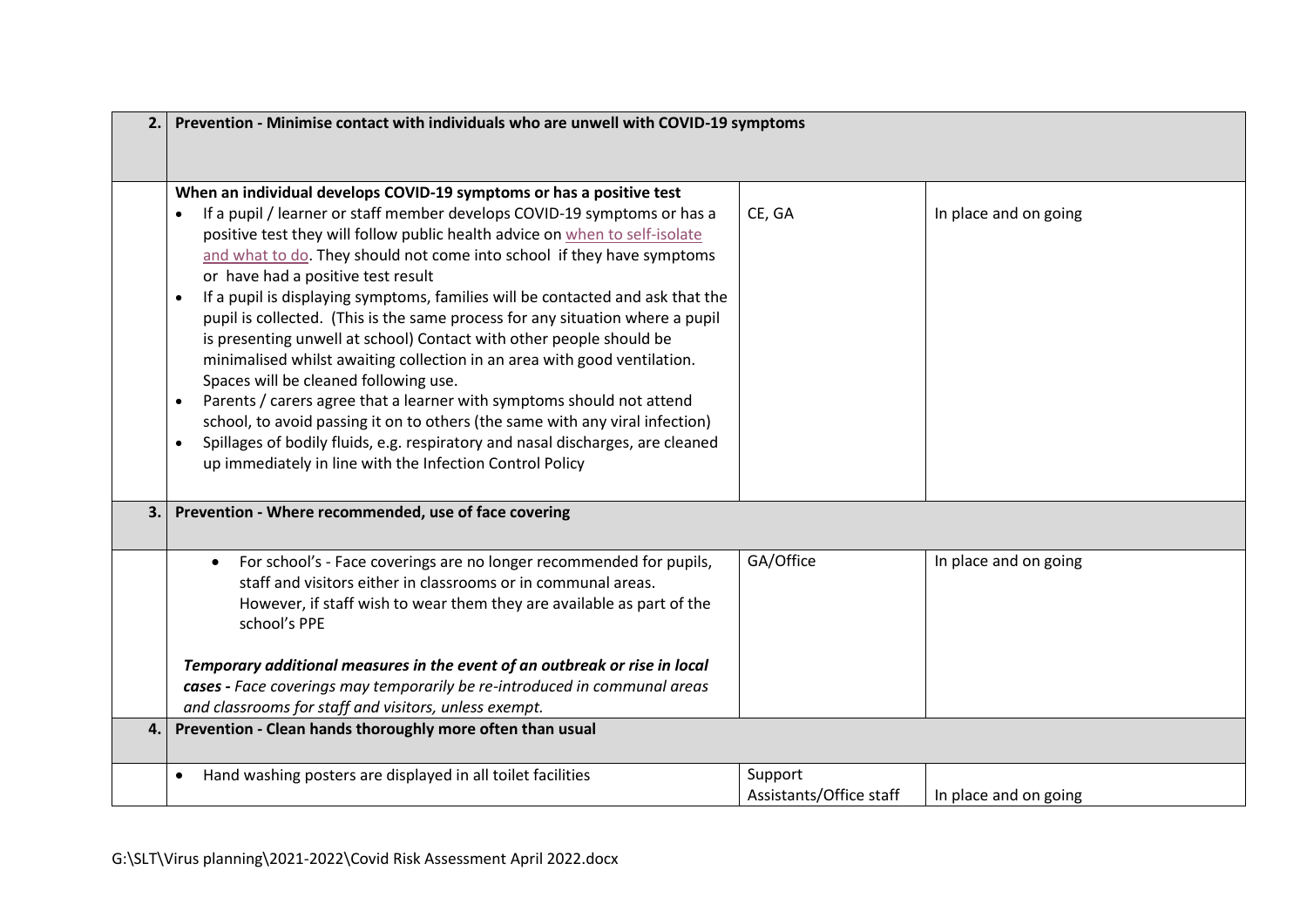|    |           | Toilets checked regularly & wiped throughout the day to ensure that there<br>is sufficient soap and hand towel available                                                                         |                   |                       |
|----|-----------|--------------------------------------------------------------------------------------------------------------------------------------------------------------------------------------------------|-------------------|-----------------------|
|    | $\bullet$ | We will ensure that learners clean their hands regularly, including when<br>they arrive at school, when they return from breaks, before and after<br>eating.                                     |                   |                       |
|    | $\bullet$ | Supervision of hand sanitiser use will take place due to risk around<br>ingestion. Younger learners and learners with complex needs will continue<br>to be helped to clean their hands properly. |                   |                       |
|    | $\bullet$ | Sufficient handwashing facilities are available                                                                                                                                                  |                   |                       |
|    | $\bullet$ | Clip on hand Sanitizer is available every for staff member alongside the<br>classrooms and other learning areas                                                                                  |                   |                       |
|    | $\bullet$ | Additional hand sanitizer pumps can be found on main entrances and exits<br>to the buildings                                                                                                     |                   |                       |
| 5. |           | <b>Prevention - Good respiratory hygiene</b>                                                                                                                                                     |                   |                       |
|    |           |                                                                                                                                                                                                  |                   |                       |
|    |           | Suitable number of tissues and bins available throughout to support<br>learners and staff                                                                                                        | Caretaker         | In place and on going |
| 6. |           | <b>Prevention - Cleaning and disinfection</b>                                                                                                                                                    |                   |                       |
|    | $\bullet$ | Deep cleans of the school buildings are undertaken every term (or more as<br>required)                                                                                                           | Caretaker, tutors | In place and on going |
|    | $\bullet$ | Wipes are available in every classroom and learning areas                                                                                                                                        |                   |                       |
|    | $\bullet$ | Sharing resources is minimised by providing pupils with their individual<br>resources such as pencil cases, box of reinforcers                                                                   |                   |                       |
|    | $\bullet$ | Where sharing of resources occurs, staff and learners wipe down the<br>resources after each use e.g. iPads, keyboards                                                                            |                   |                       |
|    | $\bullet$ | At the school communal teaching spaces are timetabled                                                                                                                                            |                   |                       |
|    | $\bullet$ | Surfaces that pupils are touching, such as toys, books, desks, chairs, doors,<br>sinks, toilets, light switches, bannisters are cleaned more regularly than<br>normal.                           |                   |                       |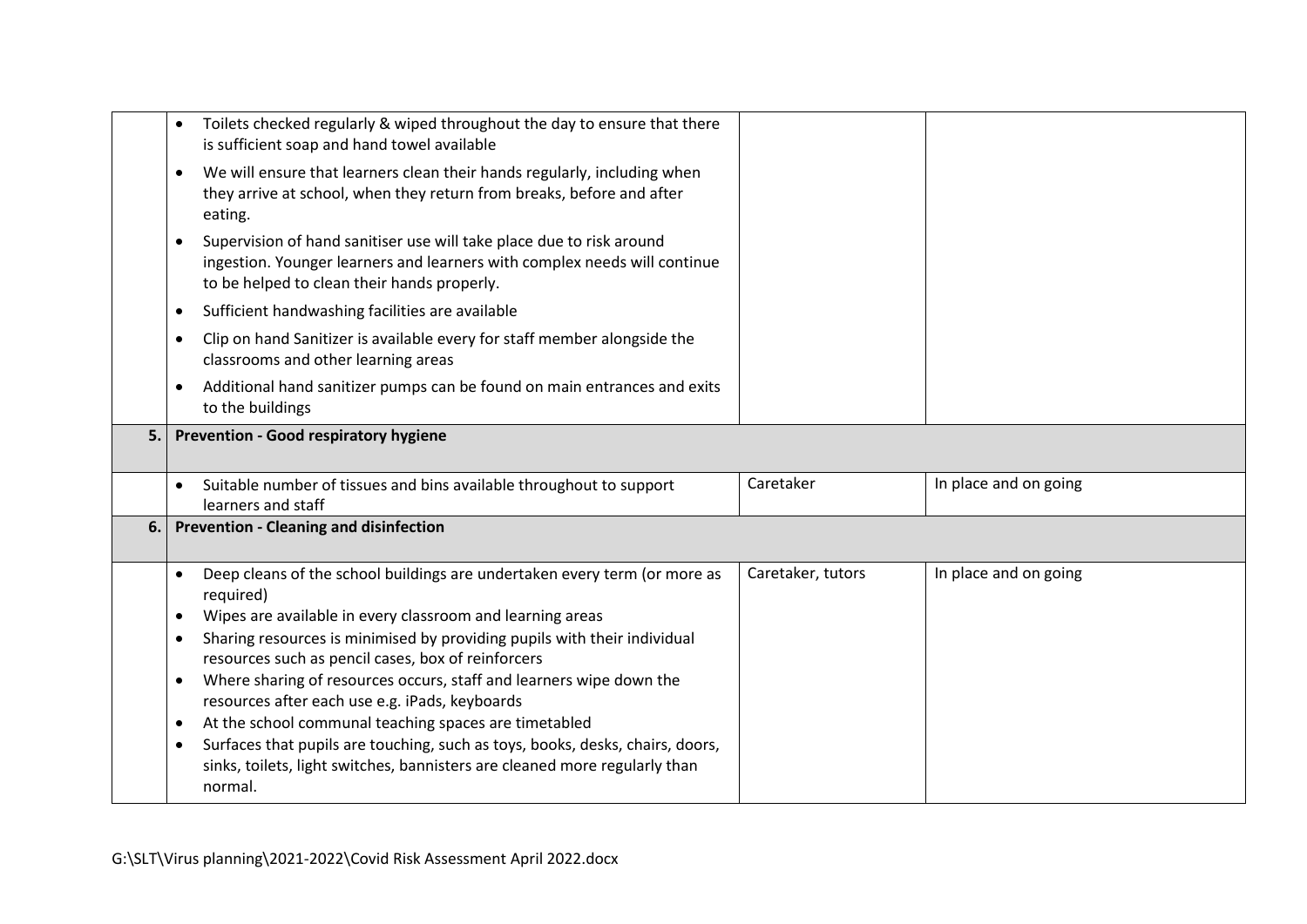<span id="page-5-0"></span>

|     | Toilets are cleaned regularly and if operating bubbles, users are allocated to<br>their own toilets                                                                                                                                                                                                                 |                                  |                       |
|-----|---------------------------------------------------------------------------------------------------------------------------------------------------------------------------------------------------------------------------------------------------------------------------------------------------------------------|----------------------------------|-----------------------|
| 7.1 | <b>Prevention Minimise contact</b>                                                                                                                                                                                                                                                                                  |                                  |                       |
|     | Large gatherings and meetings have returned as face to face but can also be<br>$\bullet$<br>held remotely if necessary<br>Hot desks are in the mezz and office with wipes available and we ask that<br>staff wipe these down after use. Transparent screens are available to put in<br>between the desks if needed. | <b>SLT</b>                       | In place and on going |
|     | <b>Educational / Learner off site visits</b><br>Step by Step will undertake full and thorough risk assessments in relation to<br>$\bullet$<br>all educational visits and ensure that any public health advice, such as<br>hygiene and ventilation requirements, is included as part of that risk<br>assessment.     | Curriculum Team/Class<br>Leaders | In place and on going |
|     | <b>Community Trips - Educational / Learner off site visits</b>                                                                                                                                                                                                                                                      |                                  |                       |
|     | When travelling in any of the school vehicles, passengers to allow for 1m<br>between individuals where possible.                                                                                                                                                                                                    |                                  |                       |
|     | Journeys should not be more than 30 mins away from school<br>$\bullet$                                                                                                                                                                                                                                              |                                  |                       |
| 8.1 | Prevention - Keep occupied spaces well ventilated                                                                                                                                                                                                                                                                   |                                  |                       |
|     | Staff reminded to keep windows open for ventilation, including posters<br>$\bullet$<br>accessible for pupils                                                                                                                                                                                                        | Caretaker/Office                 | In place and on going |
|     | The air conditioning units that are in place around the buildings are for<br>$\bullet$<br>individual learner rooms only, they do not circulate air for additional rooms<br>so should be used                                                                                                                        |                                  |                       |
|     | CO2 monitors are in all areas around the school that do not have air<br>$\bullet$<br>conditioning                                                                                                                                                                                                                   | SLT/Class Leaders                |                       |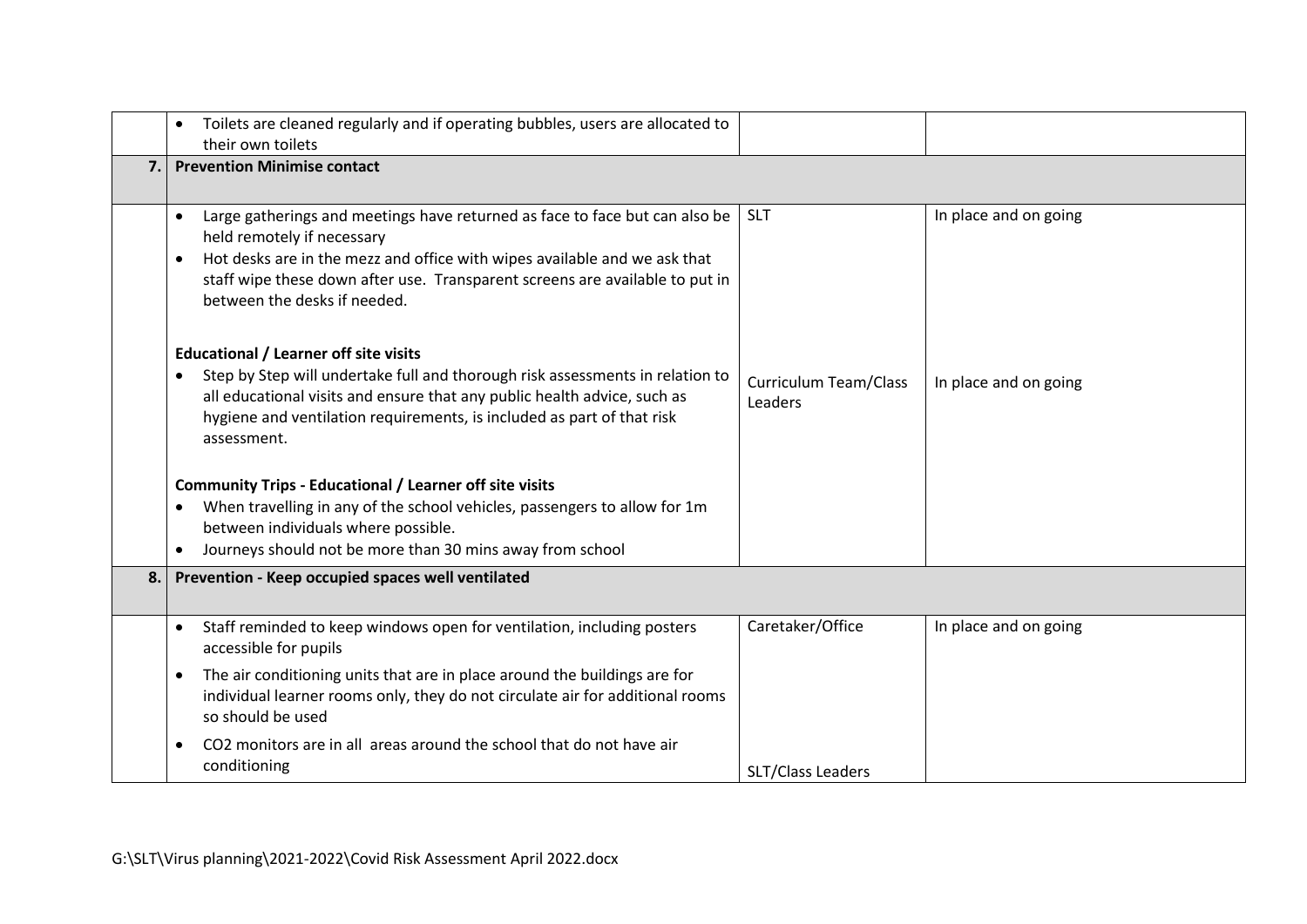<span id="page-6-0"></span>

|     | Staff to notify the care takeer if air quality is poor so that cleaning units can<br>be provided.                                                                                                                                                                                                                                                                                                                                                                                                                                                                                                                                                                                  |                            |                                                |  |  |
|-----|------------------------------------------------------------------------------------------------------------------------------------------------------------------------------------------------------------------------------------------------------------------------------------------------------------------------------------------------------------------------------------------------------------------------------------------------------------------------------------------------------------------------------------------------------------------------------------------------------------------------------------------------------------------------------------|----------------------------|------------------------------------------------|--|--|
| 9.1 | In specific circumstances - Where necessary, wear PPE                                                                                                                                                                                                                                                                                                                                                                                                                                                                                                                                                                                                                              |                            |                                                |  |  |
|     | The staff at Step by Step do not require PPE beyond what they would<br>$\bullet$<br>normally need for their work. PPE is only needed in a very small number of<br>cases, including:<br>o where an individual child or young person becomes ill with<br>coronavirus (COVID-19) symptoms while at schools<br>Risk assessments are in place to identify learners with complex needs who<br>$\bullet$<br>struggle to maintain good respiratory hygiene. PPE is available for staff                                                                                                                                                                                                     | EH<br><b>Class Leaders</b> | In place and on going<br>In place and on going |  |  |
|     | taking care of these learners                                                                                                                                                                                                                                                                                                                                                                                                                                                                                                                                                                                                                                                      |                            |                                                |  |  |
| 10. | In specific circumstances - Promote and engage in asymptomatic testing, where available                                                                                                                                                                                                                                                                                                                                                                                                                                                                                                                                                                                            |                            |                                                |  |  |
|     | <b>Asymptomatic testing</b><br>As of 1 <sup>st</sup> April, there is no longer a requirement for staff to undertake<br>asymptomatic testing                                                                                                                                                                                                                                                                                                                                                                                                                                                                                                                                        | All staff                  | In place and on going                          |  |  |
| 11. | Response to infection - Managing confirmed COVID-19 cases                                                                                                                                                                                                                                                                                                                                                                                                                                                                                                                                                                                                                          |                            |                                                |  |  |
|     | <b>Living with Covid Guidance</b><br>Staff and learners with a positive LFD test result are no longer legally<br>required to self-isolate. Due to the vulnerability of our cohort, school policy<br>is that Adults who test positive will continue to stay at home and avoid<br>contact with other people for 5 days (for pupils under 18, the<br>recommendation is 3 days). After 5 days, they should return to work, as<br>long as they no longer have a cough or high temperature.<br>Staff are asked to follow the guidance below<br>$\bullet$<br>https://www.gov.uk/government/publications/covid-19-response-<br>living-with-covid-19/covid-19-response-living-with-covid-19 | <b>SLT</b>                 | In place and on going                          |  |  |
| 12. | Response to infection - Contain any outbreaks                                                                                                                                                                                                                                                                                                                                                                                                                                                                                                                                                                                                                                      |                            |                                                |  |  |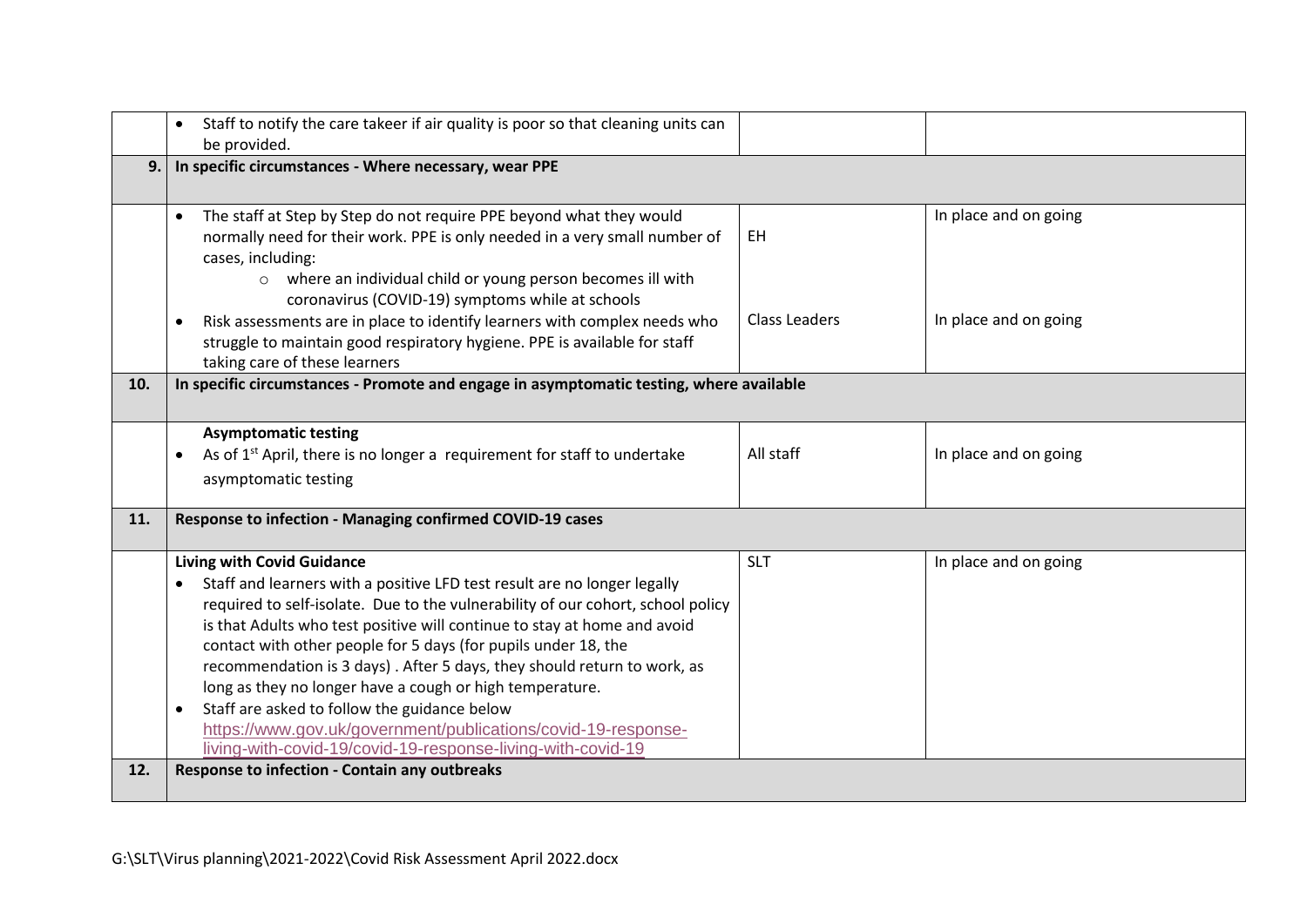<span id="page-7-0"></span>

|     | If infections spread across the school, The SLT will follow the Outbreak<br>Management Plan and reintroduce additional measures to help break<br>chains of transmission as advised.                                                                                            | <b>SLT</b> | As and when required |
|-----|--------------------------------------------------------------------------------------------------------------------------------------------------------------------------------------------------------------------------------------------------------------------------------|------------|----------------------|
| 13. | <b>Attendance</b>                                                                                                                                                                                                                                                              |            |                      |
|     | <b>Clinically extremely vulnerable (CEV)</b>                                                                                                                                                                                                                                   |            |                      |
|     | All clinically extremely vulnerable learners should attend school<br>$\bullet$                                                                                                                                                                                                 | OK/BB      |                      |
|     | <b>Travel and quarantine</b>                                                                                                                                                                                                                                                   | <b>CE</b>  |                      |
|     | All learners & staff travelling to England must adhere to current legislation,<br>details of which are set out in government travel advice.                                                                                                                                    |            |                      |
| 14. | <b>Workforce</b>                                                                                                                                                                                                                                                               |            |                      |
|     | <b>Clinically extremely vulnerable (CEV)</b>                                                                                                                                                                                                                                   |            |                      |
|     | Clinically extremely vulnerable (CEV) people are advised to follow the same<br>$\bullet$<br>guidance as everyone else                                                                                                                                                          | <b>CE</b>  | As and when required |
|     | <b>Pregnant women</b>                                                                                                                                                                                                                                                          |            |                      |
|     | Step by Step will carry out a risk assessment to follow the Management of<br>$\bullet$<br>Health and Safety at Work Regulations 1999 (MHSW). Pregnant women of<br>any gestation should not be required to continue working if this is not<br>supported by the risk assessment. |            |                      |
| 15. | <b>Emergencies</b>                                                                                                                                                                                                                                                             |            |                      |
|     | All learner and staff emergency contact details are up-to-date, including<br>$\bullet$                                                                                                                                                                                         | Office     | In place             |
|     | alternative emergency contact details, where required.                                                                                                                                                                                                                         |            |                      |
| 16. | <b>Managing Transport</b>                                                                                                                                                                                                                                                      |            |                      |